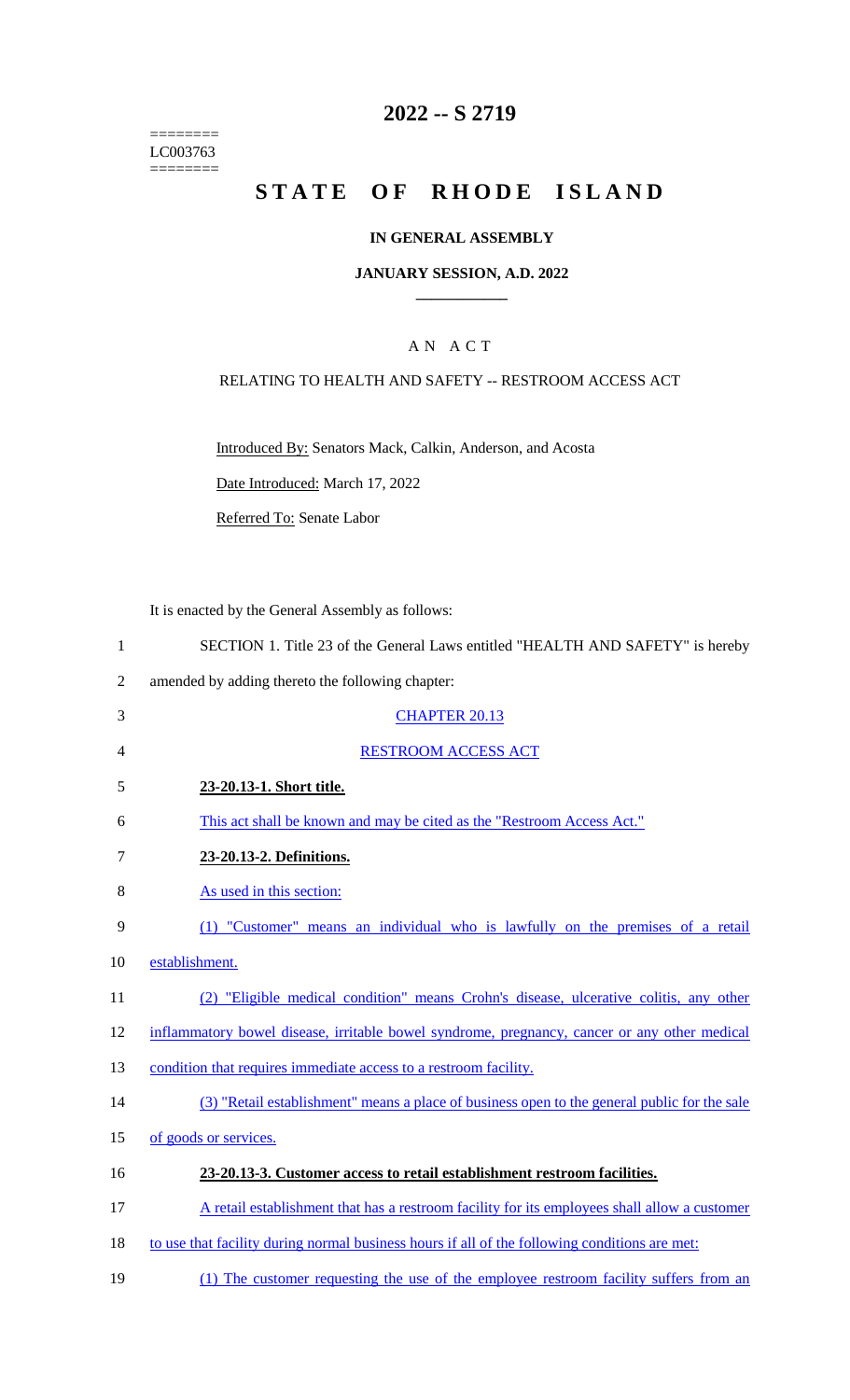- eligible medical condition or utilizes an ostomy device;
- (2) Three (3) or more employees of the retail establishment are working at the time the
- customer requests use of the employee restroom facility;
- (3) The retail establishment does not normally make a restroom available to the public;
- (4) The employee restroom facility is not located in an area where providing access would
- create an obvious health or safety risk to the customer or an obvious security risk to the retail
- establishment;
- (5) A public restroom is not immediately accessible to the customer; and
- (6) When requesting access to an employee restroom facility, a customer shall present to
- 10 an employee of the retail establishment proof of an eligible medical condition. The proof shall take
- 11 the form of a document issued by a licensed physician or the Crohn's & Colitis Foundation of
- America identifying the presenter of the document and citing the appropriate statutory authority.
- **23-20.13-4. Liability.**
- (a) A retail establishment or an employee of a retail establishment shall not be civilly liable
- for any act or omission in allowing a customer, who claims to have an eligible medical condition,
- 16 to use an employee restroom facility that is not a public restroom if the act or omission meets all of
- 17 the following:
- 18 (1) It is not willful or grossly negligent;
- (2) It occurs in an area of the retail establishment that is not accessible to the public; and
- (3) It results in an injury to or death of the customer or any individual other than an
- employee accompanying the customer.
- 22 (b) A retail establishment is not required to make any physical changes or improvements
- to an employee restroom facility located on the premises pursuant to this chapter.
- SECTION 2. This act shall take effect on January 1, 2023.

======== LC003763 ========